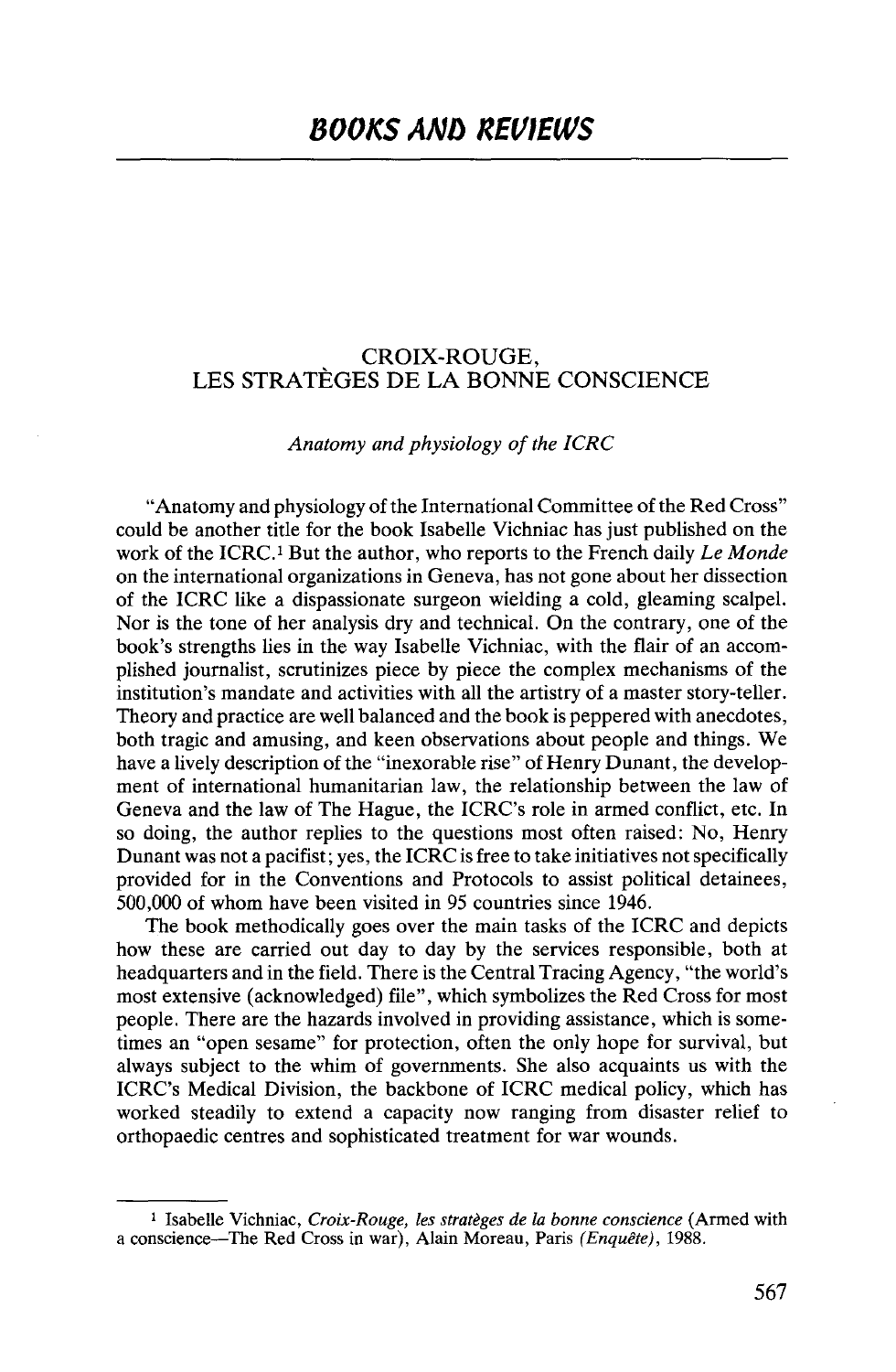How can the ICRC make itself better known in order to be more readily accepted? How can greater respect be fostered for humanitarian law by disseminating knowledge of it? The answers to such vital questions are in a long chapter devoted to information and dissemination. Likewise, a reader curious about the financing of the ICRC will find a complete account in the book and researchers will learn what they have to do to gain access to the archives, that secret and mystery—shrouded sanctuary of which Isabelle Vichniac gives us a tantalizing glimpse.

She does not limit herself to portraying the various services of the ICRC. She takes care to place each of the institution's protection and assistance activities in its political and social context, thus making us better able to follow the ICRC's humanitarian policy as it is confronted with new forms of conflict, the erosion of ideology and the proliferation of humanitarian organizations. Hence the need for the ICRC to regard itself with a constant critical eye, to keep apace with developments in order to be "realistically idealistic", conscious that each humanitarian act contributes to peace.

This is not without difficulty: mistakes are made, setbacks suffered. After briefly relating the ICRC's attitude during the mass murder of the Jews in the Second World War and explaining that "the ICRC did not want to risk sacrificing what had been achieved by attempting the improbable, that is, the assistance which it was providing to millions of prisoners of war placed under its protection", the author dwells on the obstacles encountered by the ICRC in modern conflicts and the problems of negotiating with States which are not always willing to listen, as was the case during its survival campaign in Kampuchea in 1978, or in Ethiopia since 1984. The ICRC is then left, as its only means of persuasion, with the provisions of humanitarian law (when they are applicable) and the dictates of human conscience, its neutrality and whatever credibility and confidence it enjoys. And it also falls to the ICRC, when the international community finds it convenient to ignore repeated violations of humanitarian law, to remind the governments involved of their obligations under that law; this was the case, for example, during the Iran-Iraq war. And how can you preserve your own identity these days when "charity cannot escape its inevitable companion ambiguity", when solidarity gives rise to as much skepticism as it does enthusiasm, when the proliferation of humanitarian associations leads to confusion and even distrust?

To be sure, "the ICRC is not in a position to cope with all the poverty and all the injustice in the world". The institution is nevertheless rightly considered as "the most professional, modern and best equipped organization in the world today; its assistance operations are unsurpassed in their effectiveness and rapidity".

But the ICRC's greatest resource is the people who serve it. The author attaches great importance to those who actually do the work. The figures she depicts, from the President to the archivist, gives the book a very human side while at the same time explaining the internal decision-making machinery and personnel structures. The book's high point is the chapter entitled "La deleguitude", possibly a mischievous marriage of the words *delegue* and *servitude*